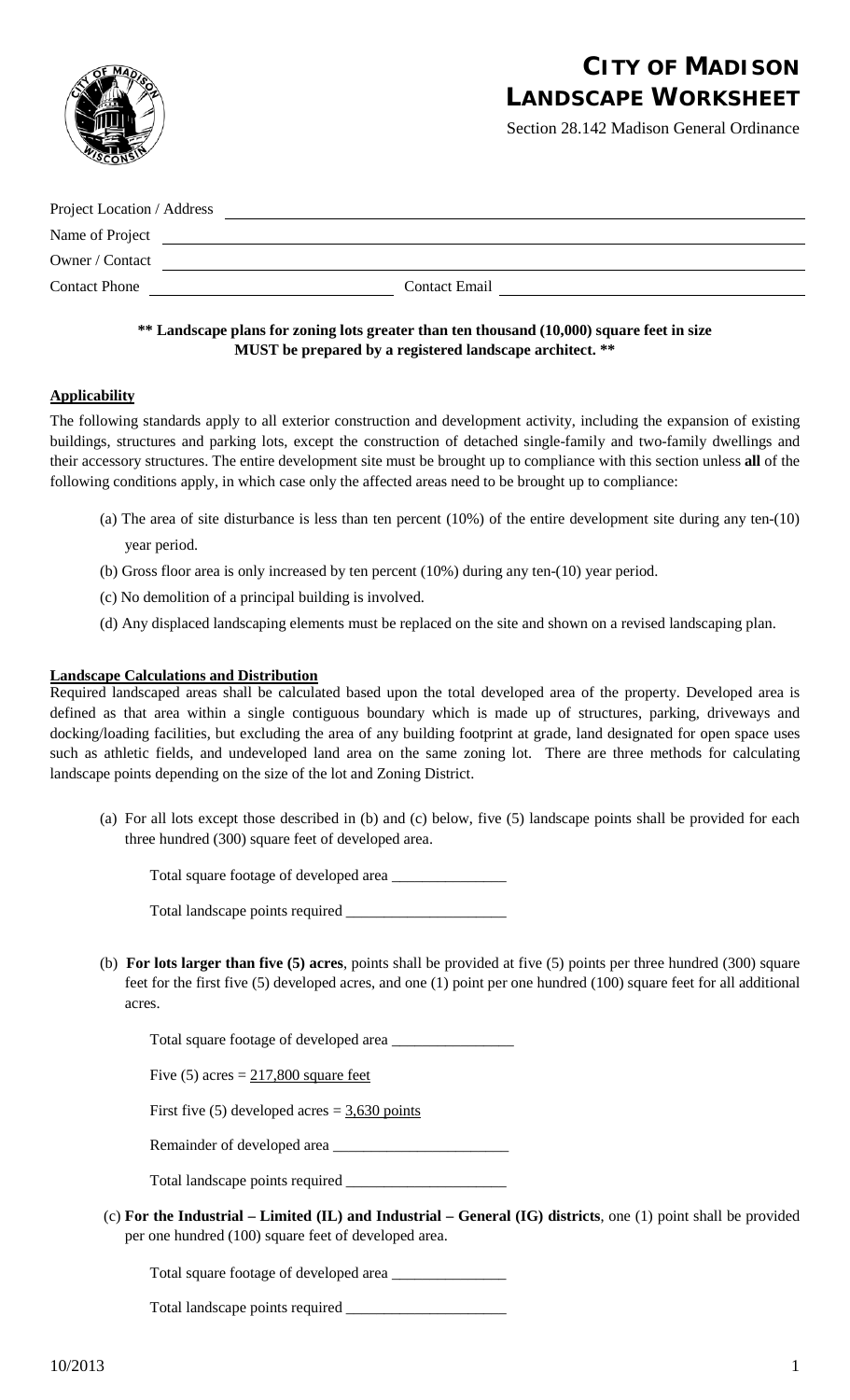## **Tabulation of Points and Credits**

Use the table to indicate the quantity and points for all existing and proposed landscape elements.

| <b>Plant Type/ Element</b>                                              | <b>Minimum Size at</b><br><b>Installation</b>                                                                                                                               | <b>Points</b>                                                        | <b>Credits/Existing</b><br>Landscaping |                                  | <b>New/Proposed</b><br>Landscaping |                                  |
|-------------------------------------------------------------------------|-----------------------------------------------------------------------------------------------------------------------------------------------------------------------------|----------------------------------------------------------------------|----------------------------------------|----------------------------------|------------------------------------|----------------------------------|
|                                                                         |                                                                                                                                                                             |                                                                      | Quantity                               | <b>Points</b><br><b>Achieved</b> | Quantity                           | <b>Points</b><br><b>Achieved</b> |
| Overstory deciduous tree                                                | $2\frac{1}{2}$ inch caliper<br>measured diameter<br>at breast height<br>(dbh)                                                                                               | 35                                                                   |                                        |                                  |                                    |                                  |
| Tall evergreen tree<br>(i.e. pine, spruce)                              | 5-6 feet tall                                                                                                                                                               | 35                                                                   |                                        |                                  |                                    |                                  |
| Ornamental tree                                                         | 1 1/2 inch caliper                                                                                                                                                          | 15                                                                   |                                        |                                  |                                    |                                  |
| Upright evergreen shrub<br>(i.e. arborvitae)                            | 3-4 feet tall                                                                                                                                                               | 10                                                                   |                                        |                                  |                                    |                                  |
| Shrub, deciduous                                                        | #3 gallon container<br>size, Min. 12"-24"                                                                                                                                   | 3                                                                    |                                        |                                  |                                    |                                  |
| Shrub, evergreen                                                        | #3 gallon container<br>size, Min. 12"-24"                                                                                                                                   | $\overline{4}$                                                       |                                        |                                  |                                    |                                  |
| Ornamental grasses/<br>perennials                                       | #1 gallon container<br>size, Min. 8"-18"                                                                                                                                    | $\overline{2}$                                                       |                                        |                                  |                                    |                                  |
| Ornamental/<br>decorative fencing or<br>wall                            | n/a                                                                                                                                                                         | 4 per 10<br>lineal ft.                                               |                                        |                                  |                                    |                                  |
| Existing significant<br>specimen tree                                   | Minimum size: $2\frac{1}{2}$<br>inch caliper dbh.<br><i>*Trees must be</i><br>within developed<br>area and cannot<br>comprise more than<br>30% of total<br>required points. | 14 per<br>caliper<br>inch dbh.<br>Maximum<br>points per<br>tree: 200 |                                        |                                  |                                    |                                  |
| Landscape furniture for<br>public seating and/or<br>transit connections | * Furniture must be<br>within developed<br>area, publically<br>accessible, and<br>cannot comprise<br>more than 5% of<br>total required<br>points.                           | 5 points<br>per "seat"                                               |                                        |                                  |                                    |                                  |
| <b>Sub Totals</b>                                                       |                                                                                                                                                                             |                                                                      |                                        |                                  |                                    |                                  |

## **Total Number of Points Provided \_\_\_\_\_\_\_\_\_\_\_\_**

\* As determined by ANSI, ANLA- American standards for nursery stock. For each size, minimum plant sizes shall conform to the specifications as stated in the current American Standard for Nursery Stock.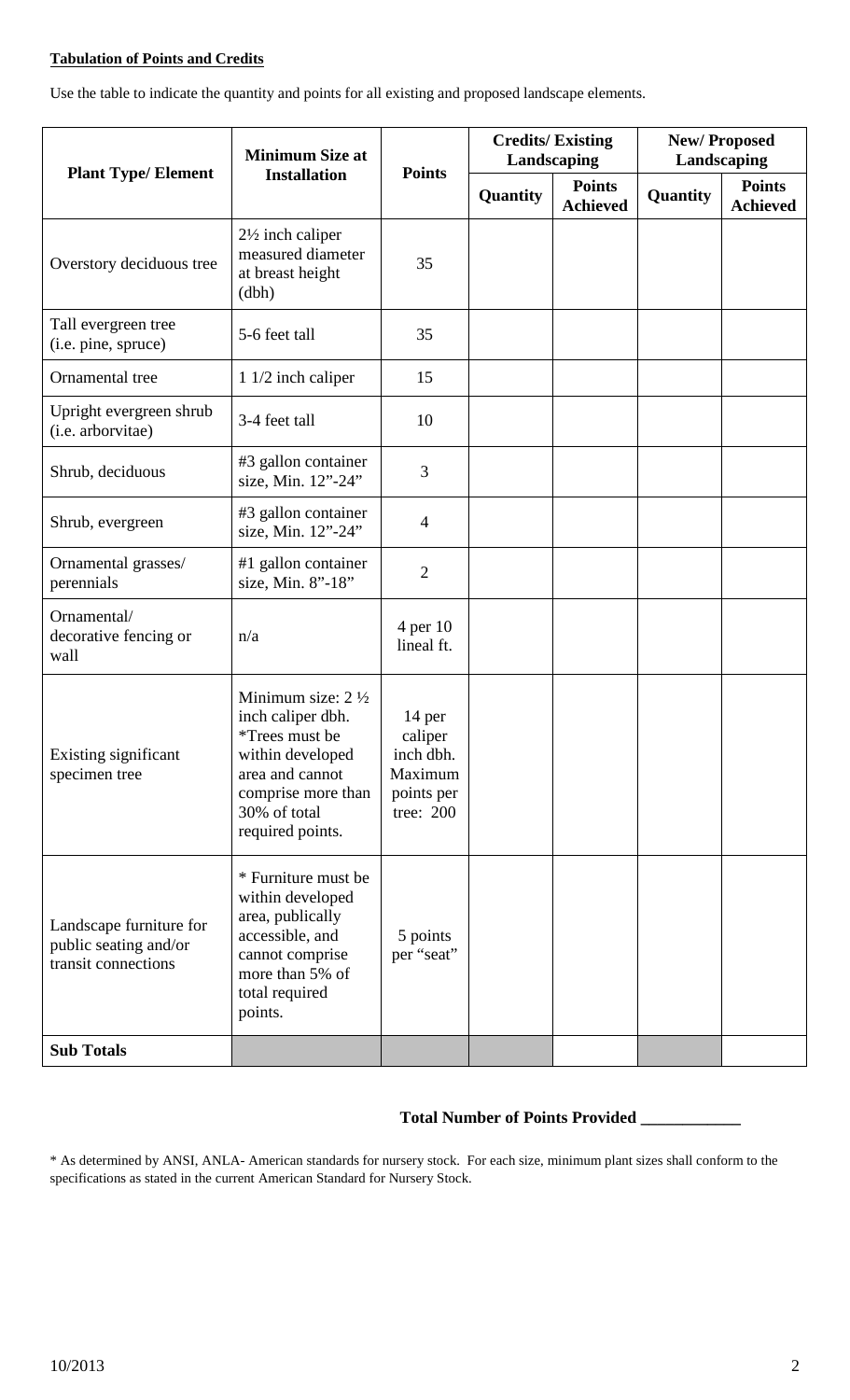**Landscaping shall be distributed throughout the property along street frontages, within parking lot interiors, as foundation plantings, or as general site landscaping. The total number of landscape points provided shall be distributed on the property as follows.**

### **Total Developed Area**

Required landscaped areas shall be calculated based upon the total developed area of the property. Developed area is defined as that area within a single contiguous boundary which is made up of structures, parking, driveways and docking/loading facilities, but excluding the area of any building footprint at grade, land designated for open space uses such as athletic fields, and undeveloped land area on the same zoning lot.

## **Development Frontage Landscaping**

Landscaping and/or ornamental fencing shall be provided between buildings or parking areas and the adjacent street(s), except where buildings are placed at the sidewalk. Landscape material shall include a mix of plant materials.

### **Interior Parking Lot Landscaping**

The purpose of interior parking lot landscaping is to improve the appearance of parking lots, provide shade, and improve stormwater infiltration. **All parking lots with twenty (20) or more parking spaces** shall be landscaped in accordance with the interior parking lot standards.

#### **Foundation Plantings**

Foundation plantings shall be installed along building facades, except where building facades directly abut the sidewalk, plaza, or other hardscape features. Foundation plantings shall consist primarily of shrubs, perennials, and native grasses.

#### **Screening Along District Boundaries**

Screening shall be provided along side and rear property boundaries between commercial, mixed use or industrial districts and residential districts.

#### **Screening of Other Site Elements**

The following site elements shall be screened in compatibility with the design elements, materials and colors used elsewhere on the site: refuse disposal areas, outdoor storage areas, loading areas, and mechanical equipment.



## **Example Landscape Plan**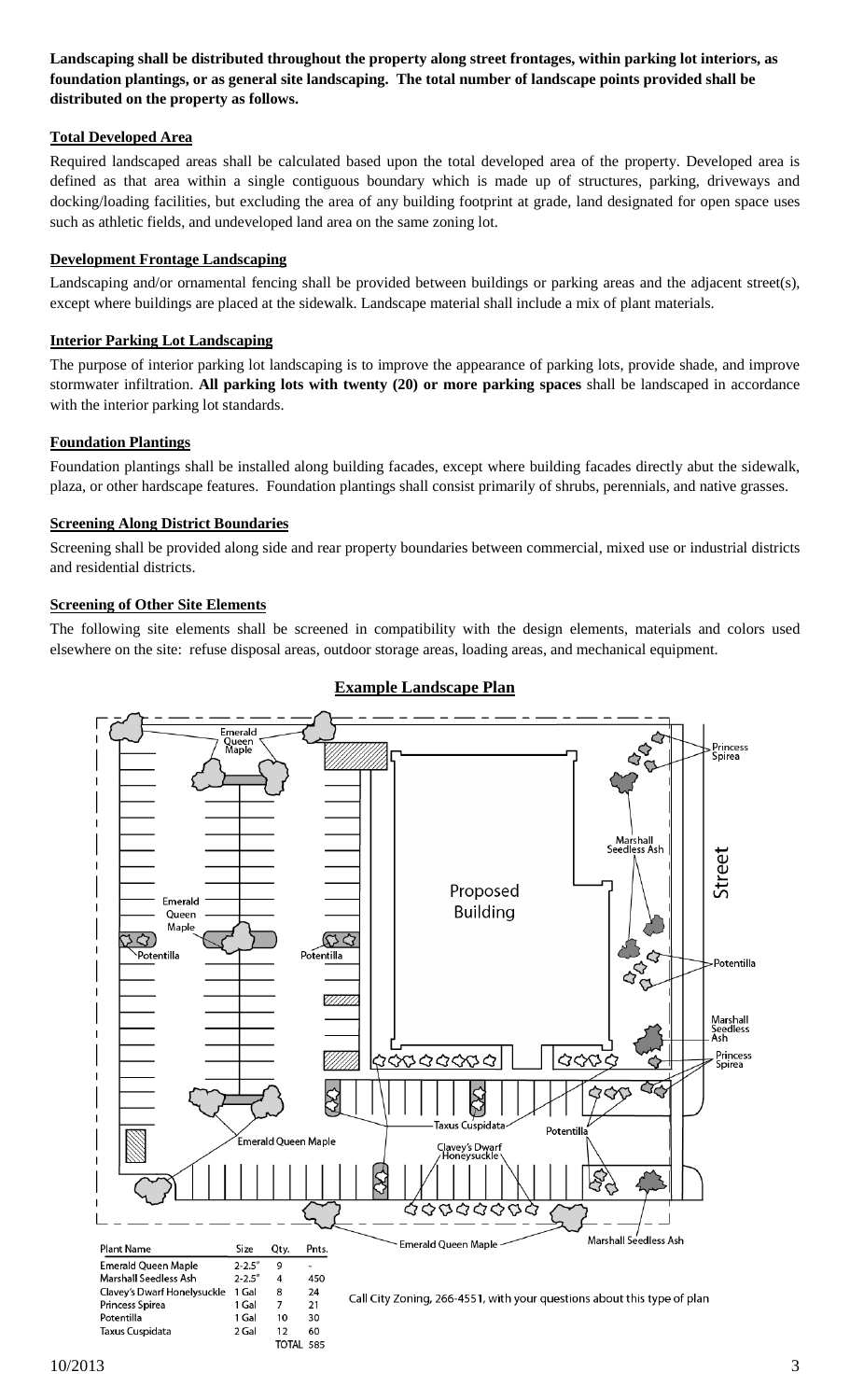## **LANDSCAPE PLAN AND LANDSCAPE WORKSHEET INSTRUCTIONS**

Refer to Zoning Code Section 28.142 LANDSCAPING AND SCREENING REQUIREMENTS for the complete requirements for preparing and submitting a Landscape Plan and Landscape Worksheet.

#### **Applicability .**

The following standards apply to all exterior construction and development activity, including the expansion of existing buildings, structures and parking lots, except the construction of detached single-family and two-family dwellings and their accessory structures. The entire development site must be brought up to compliance with this section unless all of the following conditions apply, in which case only the affected areas need to be brought up to compliance:

- (a) The area of site disturbance is less than ten percent (10%) of the entire development site during any ten-(10) year period.
- (b) Gross floor area is only increased by ten percent (10%) during any ten-(10) year period.
- (c) No demolition of a principal building is involved.
- (d) Any displaced landscaping elements must be replaced on the site and shown on a revised landscaping plan.

#### **Landscape Plan and Design Standards .**

Landscape plans shall be submitted as a component of a site plan, where required, or as a component of applications for other actions, including zoning permits, where applicable. Landscape plans for zoning lots greater than ten thousand (10,000) square feet in size must be prepared by a registered landscape architect.

- (a) Elements of the landscape plan shall include the following:
	- 1. Plant list including common and Latin names, size and root condition (i.e. container or ball & burlap).
	- 2. Site amenities, including bike racks, benches, trash receptacles, etc.
	- 3. Storage areas including trash and loading.
	- 4. Lighting (landscape, pedestrian or parking area).
	- 5. Irrigation.
	- 6. Hard surface materials.
	- 7. Labeling of mulching, edging and curbing.
	- 8. Areas of seeding or sodding.
	- 9. Areas to remain undisturbed and limits of land disturbance.
	- 10. Plants shall be depicted at their size at sixty percent (60%) of growth.
	- 11. Existing trees eight (8) inches or more in diameter.
	- 12. Site grading plan, including stormwater management, if applicable.
- (b) Plant Selection. Plant materials provided in conformance with the provisions of this section shall be nursery quality and tolerant of individual site microclimates.
- (c) Mulch shall consist of shredded bark, chipped wood or other organic material installed at a minimum depth of two (2) inches.

#### **Landscape Calculations and Distribution .**

Required landscaped areas shall be calculated based upon the total developed area of the property. Developed area, for the purpose of this requirement, is defined as that area within a single contiguous boundary which is made up of structures, parking driveways and docking/loading facilities, but **excluding** the area of any building footprint at grade, land designated for open space uses such as athletic fields, and undeveloped land area on the same zoning lot.

- (a) Landscaping shall be distributed throughout the property along street frontages, within parking lot interiors, and as foundation plantings, or as general site landscaping.
- (b) Planting beds or planted areas must have at least seventy-five percent (75%) vegetative cover.
- (c) Canopy tree diversity requirements for new trees:
	- 1. If the development site has fewer than 5 canopy trees, no tree diversity is required.
	- 2. If the development site has between 5 and 50 canopy trees, no single species may comprise more than 33% of trees.
	- 3. If the development site has more than 50 canopy trees, no single species may comprise more than 20% of trees.

#### **Development Frontage Landscaping.**

Landscaping and/or ornamental fencing shall be provided between buildings or parking areas and the adjacent street(s), except where buildings are placed at the sidewalk. Landscape material shall include a mix of plant material meeting the following minimum requirements: